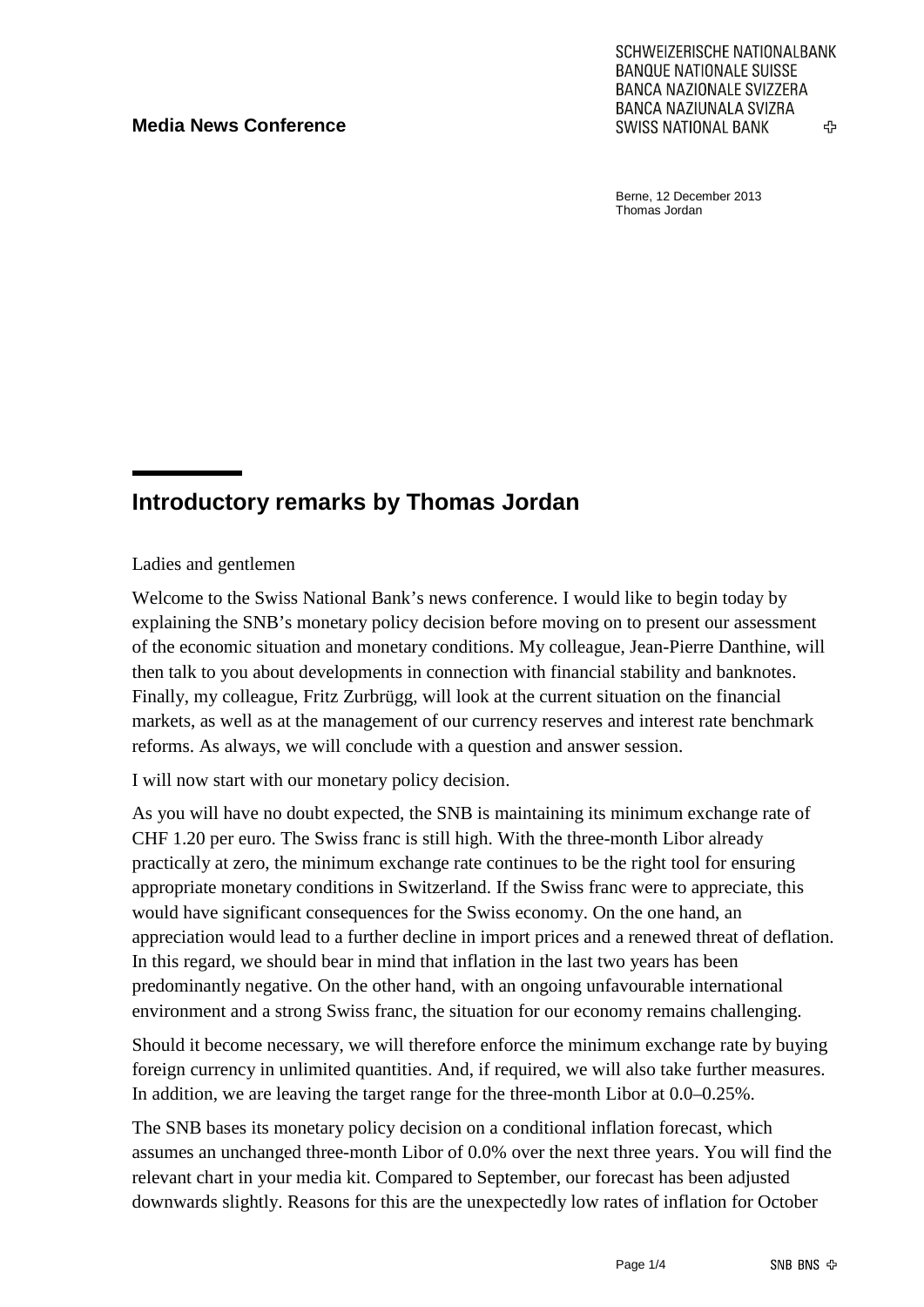and November, which serve as a lower departure point for the forecast, as well as the decline in inflation in the euro area and the slight fall in the oil price, which both help to dampen the inflation outlook. For 2013, we still anticipate inflation of –0.2%. For 2014 and 2015, the inflation forecast is down in each case by 0.1 percentage points and is now at 0.2% and 0.6% respectively. Consequently, no inflation risks can be identified for Switzerland in the foreseeable future.

#### **Global economic outlook**

The SNB's inflation forecast is embedded in a global economic scenario. I would therefore like to begin with our assessment of the global economy.

Global economic recovery continued as expected in recent months, with the main drivers being the US, the UK and China. In the euro area, by contrast, growth lacked momentum and inflation slowed considerably more than expected. In many emerging economies, too, economic activity was rather sluggish.

The outlook for the global economy has not changed significantly since the September monetary policy assessment. Our forecasts suggest that growth will pick up gradually in the coming quarters. Further recovery is likely to be underpinned by a number of factors, including stable international financial markets, a less restrictive fiscal policy and a very expansionary monetary policy in the major advanced economies. Europe, however, will continue to experience below-average growth, with banks' restrained lending policies and ongoing uncertainty hampering investment activity. In addition, the high level of unemployment in this region will also hold back private consumption.

Uncertainty about the continued recovery of the global economy remains high overall. In many advanced economies, room for manoeuvre in economic policy is being constrained by the fact that interest rates are already very low and government indebtedness is high, making the global economy especially prone to shocks. We expect that the euro area will overcome the crisis in the medium term. However, the forthcoming assessment of banks' balance sheets could cause some ripples. Furthermore, exiting from unconventional monetary policy measures is as yet uncharted territory. Spikes on international financial markets therefore cannot be ruled out during the process of normalising monetary policy in the major currency areas.

## **Swiss economic outlook**

I will now look at economic developments in Switzerland.

The economy continued to develop favourably in the third quarter. Annualised real GDP was up by slightly more than 2%. Unlike the previous quarter, goods exports grew substantially. Domestic demand, however, lost some momentum. On the output side, manufacturing in particular recorded positive growth, having previously fallen for three successive quarters. Construction continues to be an important growth driver.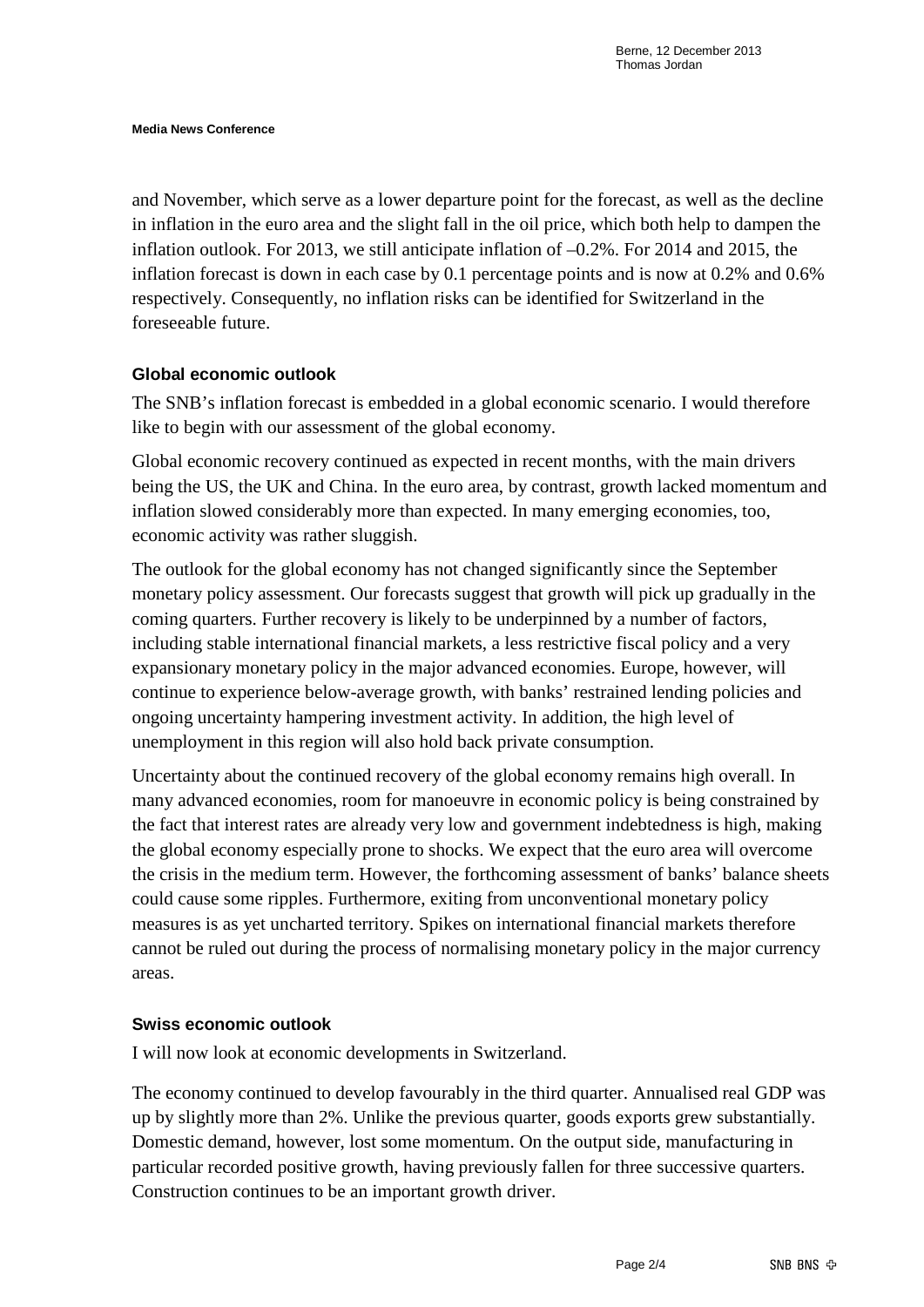Owing to this positive growth, utilisation of production capacity picked up. Nevertheless, it remained at a relatively low level in manufacturing. Employment increased slightly and the seasonally adjusted unemployment rate has not risen further since summer. Overall, the output gap remains negative.

The indicators already available suggest that growth will weaken temporarily in the fourth quarter. Following the sharp increase in the third quarter, goods exports and industrial output, in particular, are likely to advance at a slower pace. In the coming year, with the gradual improvement in the global economy, GDP should once again grow more strongly. We continue to expect growth of 1.5–2.0% for 2013. For 2014, we expect a growth rate of around 2.0%.

However, given the vulnerable economic situation abroad, downside risks still prevail for Switzerland.

## **Monetary and financial conditions**

I will now turn to monetary and financial conditions.

Last summer, sparked by the debate about a possible reduction in the US Federal Reserve's bond purchase programme, long-term interest rates rose across the globe. Switzerland was no exception. The most recent interest rate reduction by the European Central Bank (ECB), by contrast, had little effect on Switzerland. One possible reason for this is that money market rates in the euro area were already at a very low level before the ECB's decision and did not fall any further.

Since October 2011, inflation rates in Switzerland have been predominantly negative. The introduction of the minimum exchange rate in September 2011 prevented a more severe deflationary trend, however. Lower price levels in Switzerland reflect, on the one hand, the impact of the past appreciation of the Swiss franc on import goods prices. On the other hand, price developments show clearly that domestic companies are lowering their costs so as to improve their price competitiveness. More than two years after the introduction of the minimum exchange rate, both effects have weakened considerably; this is also reflected in the current path of inflation. At the same time, inflation abroad is receding, especially in the euro area. The inflation differential between Switzerland and the euro area has thus decreased significantly.

Inflation differentials play an important role in the valuation of the Swiss franc. This decreased inflation differential means that the real effective exchange rate will hardly change from now on and will remain considerably above its long-term average. Unless there is a substantial nominal depreciation, the current high value of the Swiss franc will therefore continue.

Growth in the M1, M2 and M3 monetary aggregates has been perceptibly weaker since summer; this is primarily attributable to the rise in long-term interest rates. Liquidity held by households and companies has nevertheless remained high. In the past, a sustained high level